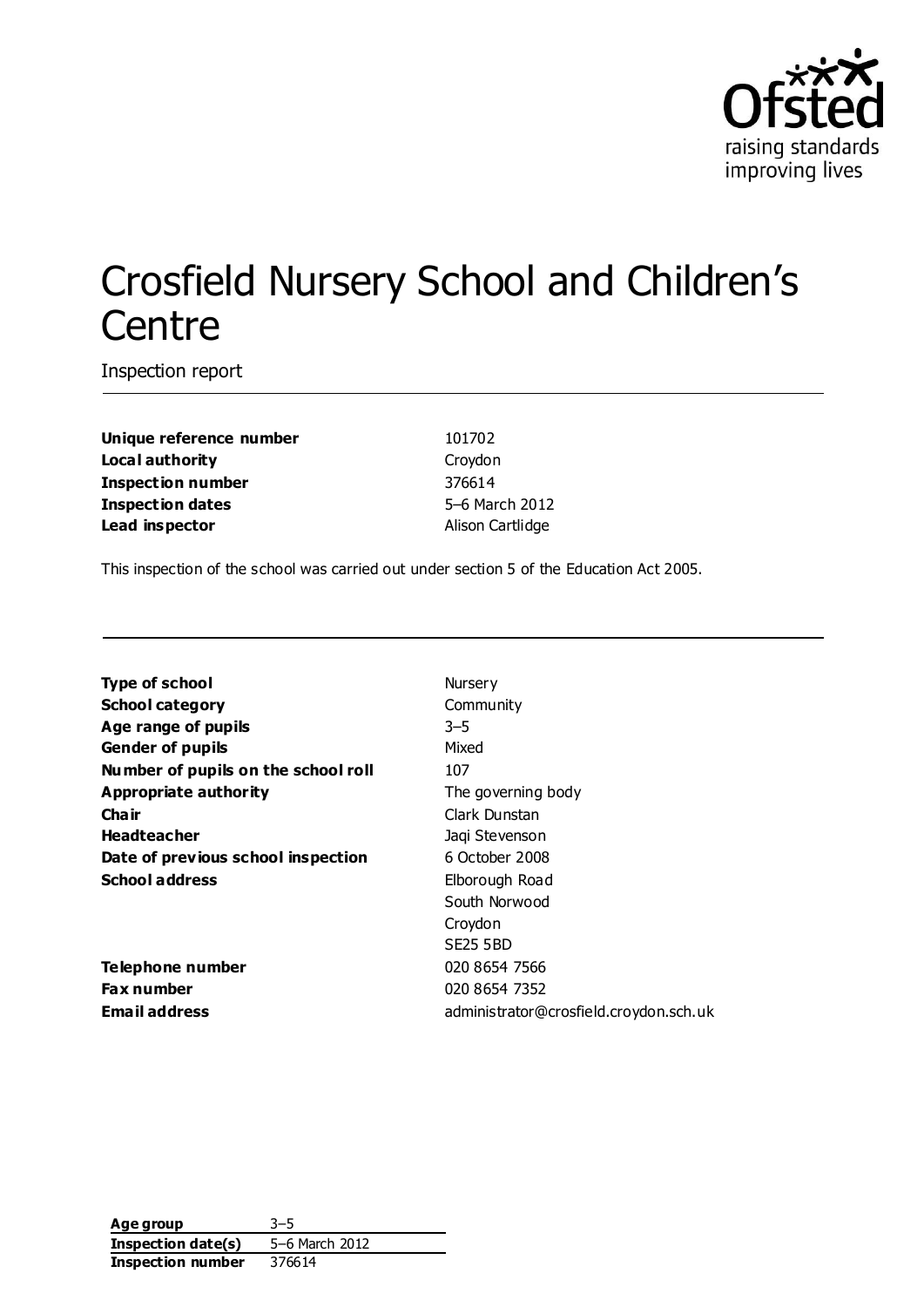

You can use Parent View to give Ofsted your opinion on your child's school. Ofsted will use the information parents and carers provide when deciding which schools to inspect and when.

You can also use Parent View to find out what other parents and carers think about schools in England. You can visit [www.parentview.ofsted.gov.uk,](http://www.parentview.ofsted.gov.uk/) or look for the link on the main Ofsted website: [www.ofsted.gov.uk](http://www.ofsted.gov.uk/)

The Office for Standards in Education, Children's Services and Skills (Ofsted) regulates and inspects to achieve excellence in the care of children and young people, and in education and skills for learners of all ages. It regulates and inspects childcare and children's social care, and inspects the Children and Family Court Advisory Support Service (Cafcass), schools, colleges, initial teacher training, work-based learning and skills training, adult and community learning, and education and training in prisons and other secure establishments. It assesses council children's services, and inspects services for looked after children, safeguarding and child protection.

Further copies of this report are obtainable from the school. Under the Education Act 2005, the school must provide a copy of this report free of charge to certain categories of people. A charge not exceeding the full cost of reproduction may be made for any other copies supplied.

If you would like a copy of this document in a different format, such as large print or Braille, please telephone 0300 123 4234, or email enquiries@ofsted.gov.uk.

You may copy all or parts of this document for non-commercial educational purposes, as long as you give details of the source and date of publication and do not alter the information in any way.

To receive regular email alerts about new publications, including survey reports and school inspection reports, please visit our website and go to 'Subscribe'.

Piccadilly Gate Store St **Manchester** M1 2WD

T: 0300 123 4234 Textphone: 0161 618 8524 E: enquiries@ofsted.gov.uk W: www.ofsted.gov.uk



© Crown copyright 2012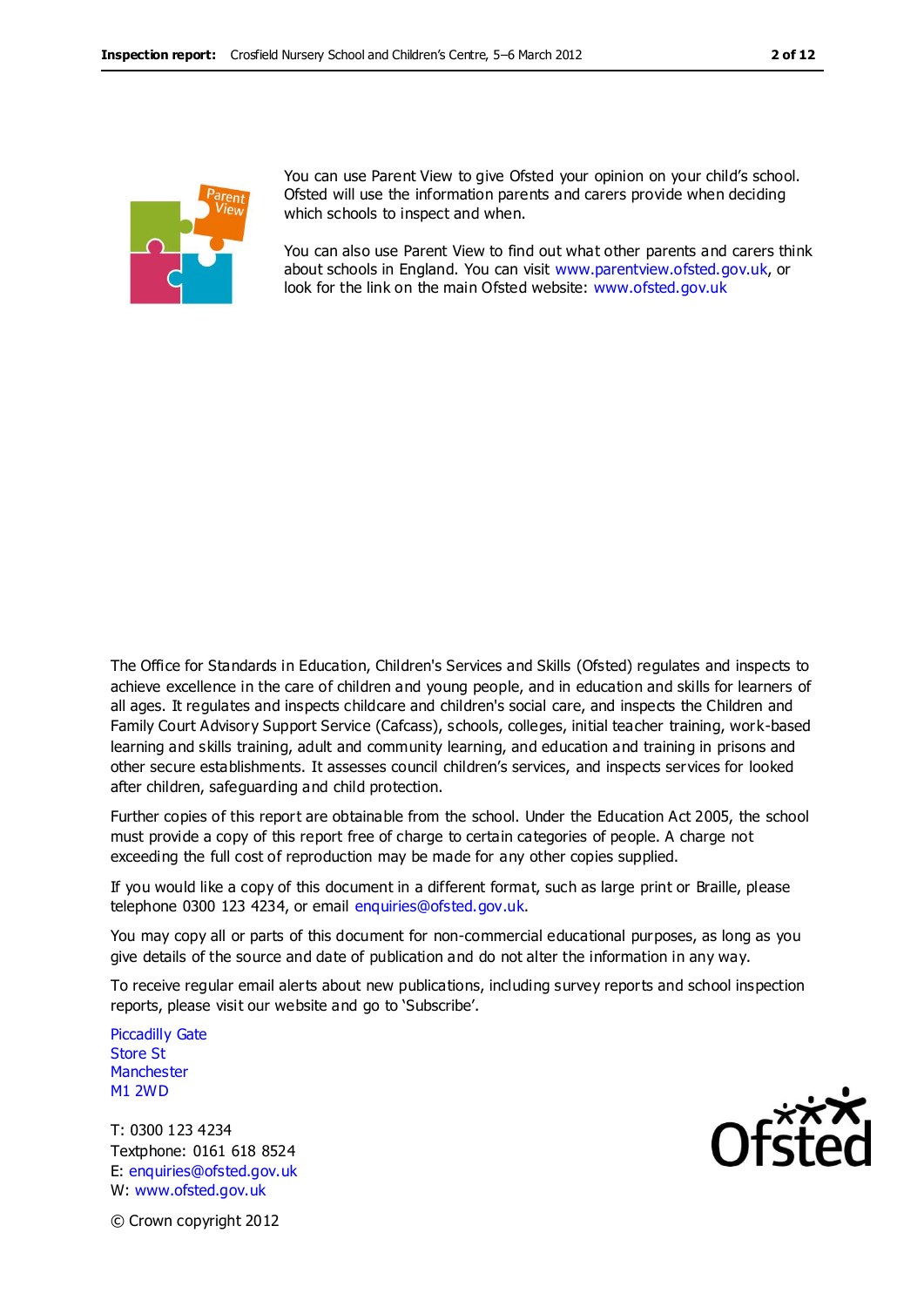# **Introduction**

Inspection team

Alison Cartlidge **Additional inspector** 

This inspection was carried out with two days' notice. The inspector observed nine lessons taught by eight members of staff. The inspector took account of the responses to the online questionnaire (Parent View) in planning the inspection, observed the school's work, and looked at questionnaires from 38 parents and carers and 13 members of staff. Meetings were held with members of the governing body, staff and parents and carers. The inspector looked at children's work, information on their progress, safeguarding information and other documents presented by the school.

## **Information about the school**

This is a larger-than-average-sized nursery school. Children come from a wide range of ethnic heritages and there is a high proportion of children who speak English as an additional language. Twenty-six different home languages are spoken and almost half of the children who are learning to speak English as an additional language, are at the early stages of learning to speak English. The school has a broadly-average proportion of disabled children and those who have special educational needs. The school operates a flexible system for attendance, with most children attending parttime, with a few full-time places.

The school is part of a children's centre; neither this nor the privately run afterschool club formed part of this inspection.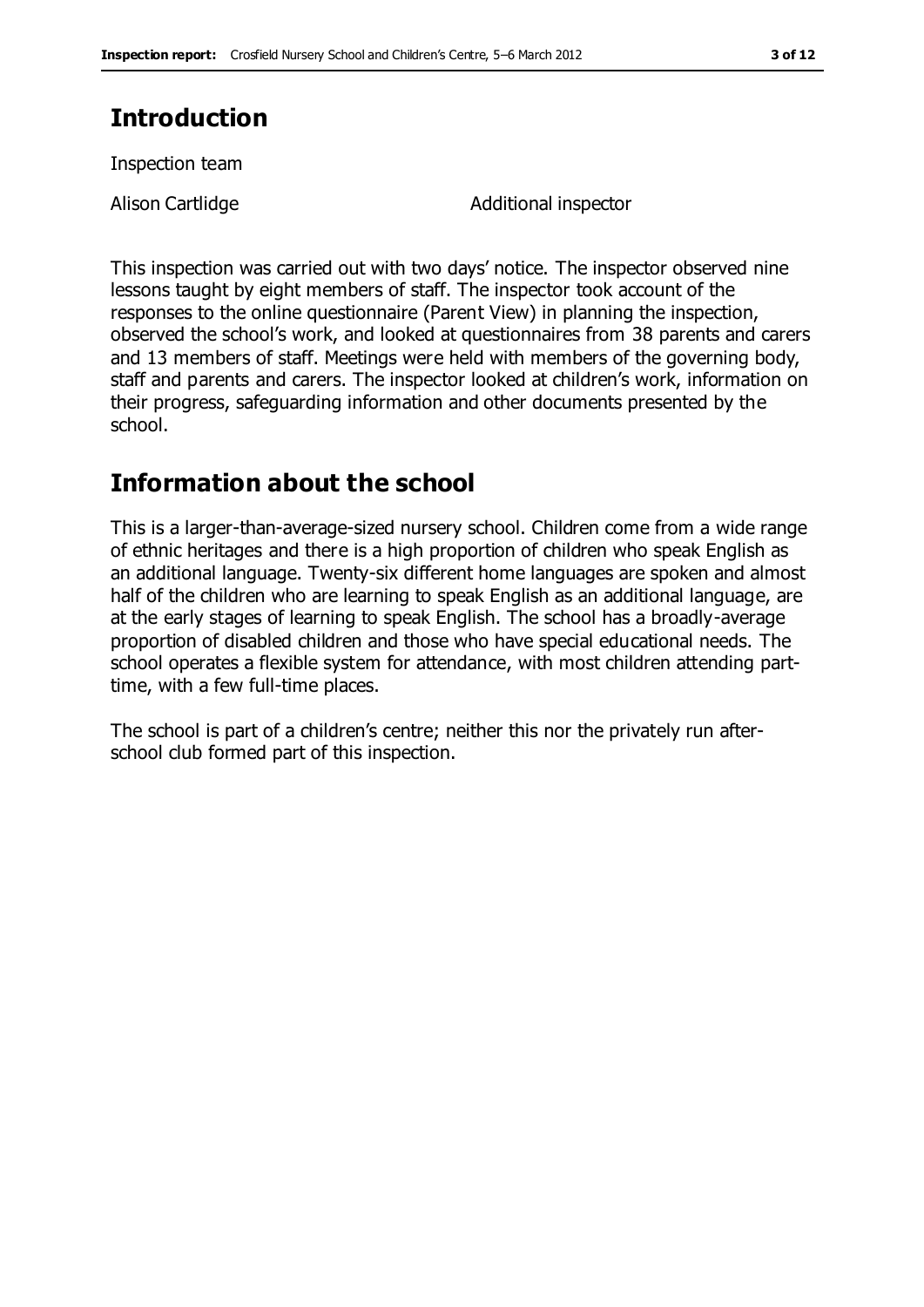# **Inspection judgements**

| <b>Overall effectiveness</b>     |  |
|----------------------------------|--|
|                                  |  |
| <b>Achievement of pupils</b>     |  |
| <b>Quality of teaching</b>       |  |
| Behaviour and safety of pupils   |  |
| <b>Leadership and management</b> |  |

### **Key findings**

- This is a good school where effective teaching and good leadership and management ensure children make good progress. The school is greatly appreciated by parents and carers, who find it to be inclusive and welcoming and seamlessly linked to the children's centre. While children learn quickly, the school is not outstanding because opportunities for developing children's speaking skills are not fully exploited and middle leaders and managers are not fully involved in evaluating children's progress to better inform curriculum and development planning and enhance children's learning still further.
- Children achieve well, especially in physical development and personal, social and emotional development. While children learn quickly in all areas of learning, leaders have correctly identified that speaking is the weakest area, and although children progress well, there are a few missed opportunities to extend learning further.
- Good teaching is evident in the way members of staff encourage children of differing abilities to take part in new experiences that are specifically designed to expand skills and knowledge. Very occasionally during large-group discussion, not all children are enabled to participate, reducing opportunities for speaking and to further increase their rate of progress. In addition, while members of staff ask mostly helpful questions to stimulate discussion, planning does not always remind practitioners what new vocabulary should be promoted.
- Children enjoy learning and, consequently, they behave well. They settle into tasks swiftly and concentrate fully on what they are doing. They feel safe and know how to avoid danger.
- Leaders have ensured that good teaching has been consolidated and built on since the last inspection and the management of performance has been successful; the issues for improvement identified at that time have been tackled successfully. The school's self-evaluation is accurate.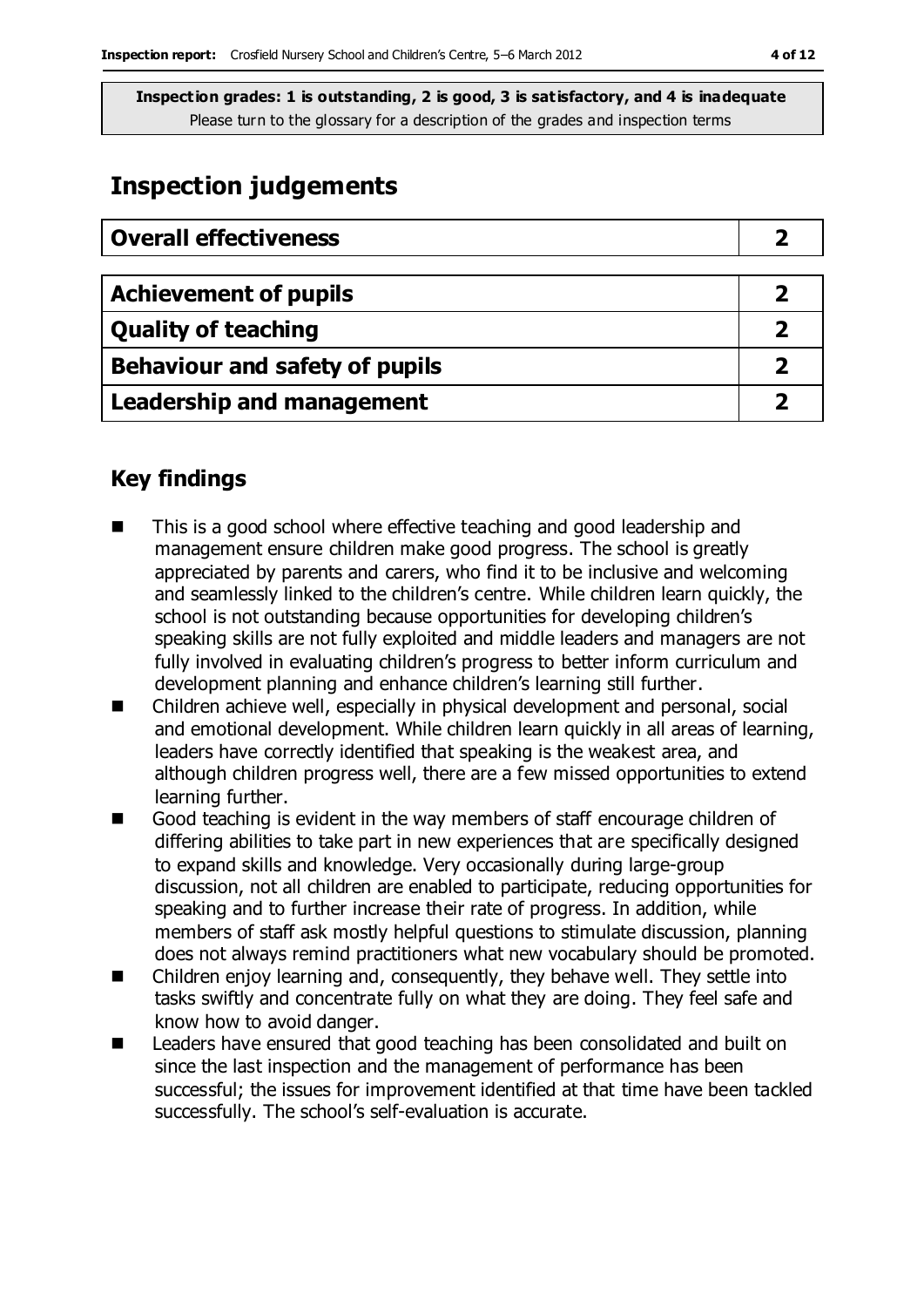### **What does the school need to do to improve further?**

- $\blacksquare$  Extend opportunities to develop children's speaking by:
	- ensuring all children participate in group discussions
	- always identifying in planning the new vocabulary to be promoted during  $\equiv$ an activity.
- Increase the involvement of middle leaders and managers so that they:
	- evaluate the progress of all groups of children across all areas of learning
	- become more responsive to children's changing needs in their curriculum  $\overline{\phantom{0}}$ and development planning.

### **Main report**

#### **Achievement of pupils**

The inspector agrees with parents and carers that their children achieve well. Parents and carers typically make comments such as, 'My son is learning new things every day.' When children join the school, the large majority are working below the levels expected for this age group. They make good progress and attainment rises, with the large majority working at the expected levels by the time they leave.

Children develop a good range of skills, making the best progress in physical development and personal, social and emotional development. An exciting, wellplanned garden provides a good level of challenge for children to develop good coordination, control and physical strength. During the inspection, children were seen challenging themselves to improve their climbing, balance and ability to throw and catch. All staff are consistent in the support they provide in developing children's self-respect and social skills, enabling them to grow in independence and confidence. For example, children increased their ability to take turns during a shopping game and members of staff constantly supported and praised successes. Children who have attended 'stay and play' sessions in the children's centre already know the expectations of members of staff for their personal development. Children do well in all areas of learning, and avidly share books with members of staff, learning early reading skills well, including phonics, (sounds and letters). Children develop their ability to count through number games and rhymes and extend their knowledge of the world, for example, by exploring mini-beasts and the properties of water.

Children particularly enjoy making choices about their learning and concentrate well. They make the best progress during these times because members of staff plan a wide variety of interesting activities linked to a shared theme and engage children well through one-to-one discussion. For example, during the inspection it was book week and children in the playhouse delighted in taking part in role play, where a member of staff was 'The Tiger Who Came To Tea'. Another story led to good discussions about the size, shape and colour of various fruits while children drew them using pastels, and great excitement was generated by comparing snails in a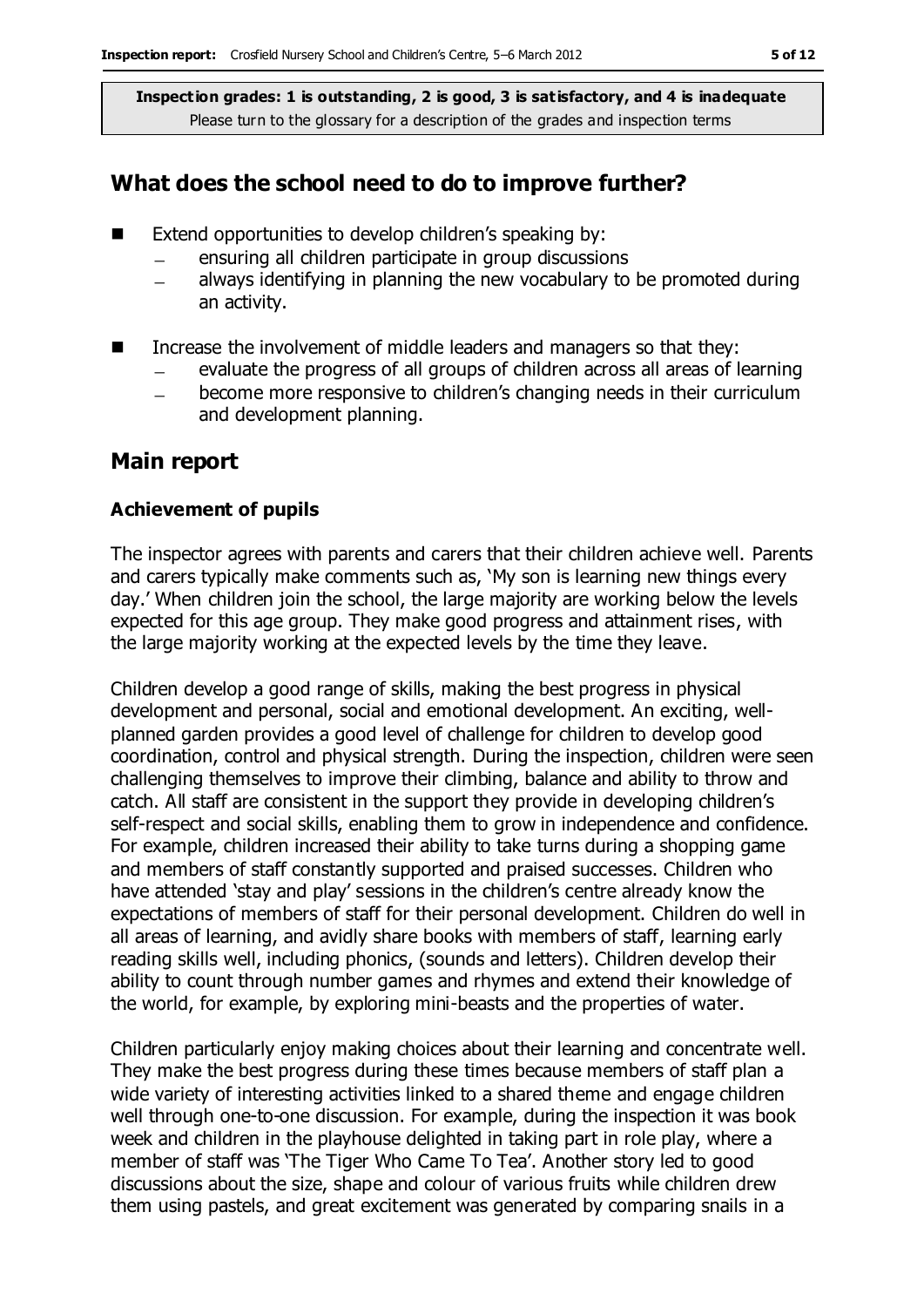book to the real thing. Occasionally, progress is slower during group time, particularly when the group is too large to enable children to all contribute to discussion. When this happens, opportunities are missed for children to practise speaking to an audience.

Disabled children and those with special educational needs achieve well because their progress is monitored closely and additional activities provide targeted support. For example, the exciting sensory room was used well to help children learn about shape and they concentrated closely because there were no other distractions. There is no significant difference between the learning and progress of girls and boys or of children from the wide range of ethnic heritages.

Children at the early stages of learning to speak English as an additional language learn quickly. There is a good balance between opportunities for speaking in their home languages and for learning English. Dual-language books are available for parents and carers to borrow and stories are shared in small groups, enabling the children to gain a better understanding by handling objects that relate to a particular story.

#### **Quality of teaching**

Most parents and carers feel that their children are taught well at the school and that members of staff are 'experienced, dedicated and caring'. This view is endorsed by the inspection findings and the enthusiasm and responsiveness of the children demonstrate that they are also pleased with the way they are being taught.

Members of staff have a clear understanding of the differing needs of individual children, including those who have previously attended the children's centre, and are skilled in supporting them as they make choices about learning. 'Special books' are used to help children see how their work is improving and targets are set to enable members of staff to ask the right questions as children work. They adapt questioning well so that it moves learning forward swiftly, although, very occasionally, questions are not open ended enough to promote good speaking. For many activities, members of staff have identified key words to be used to enhance learning, but this good support is not available for all activities so that opportunities are sometimes missed to broaden children's vocabularies.

The planned curriculum supports children's personal and academic development well. Most activities strongly engage the children's interest and stimulate successful learning, including those designed to promote early reading skills. Members of staff adjust unsuccessful tasks and model learning when children have not taken enough interest. For example, the jungle role play was underused on day one of the inspection, but on day two a member of staff showed children how to use the animal puppets and, consequently, more were attracted to the area. The good support for children' spiritual, moral, social and cultural development is evident in the way children work together sensibly and can suggest acts of kindness shown by others to display on the 'kindness tree'. Children take great delight in using magnifiers to help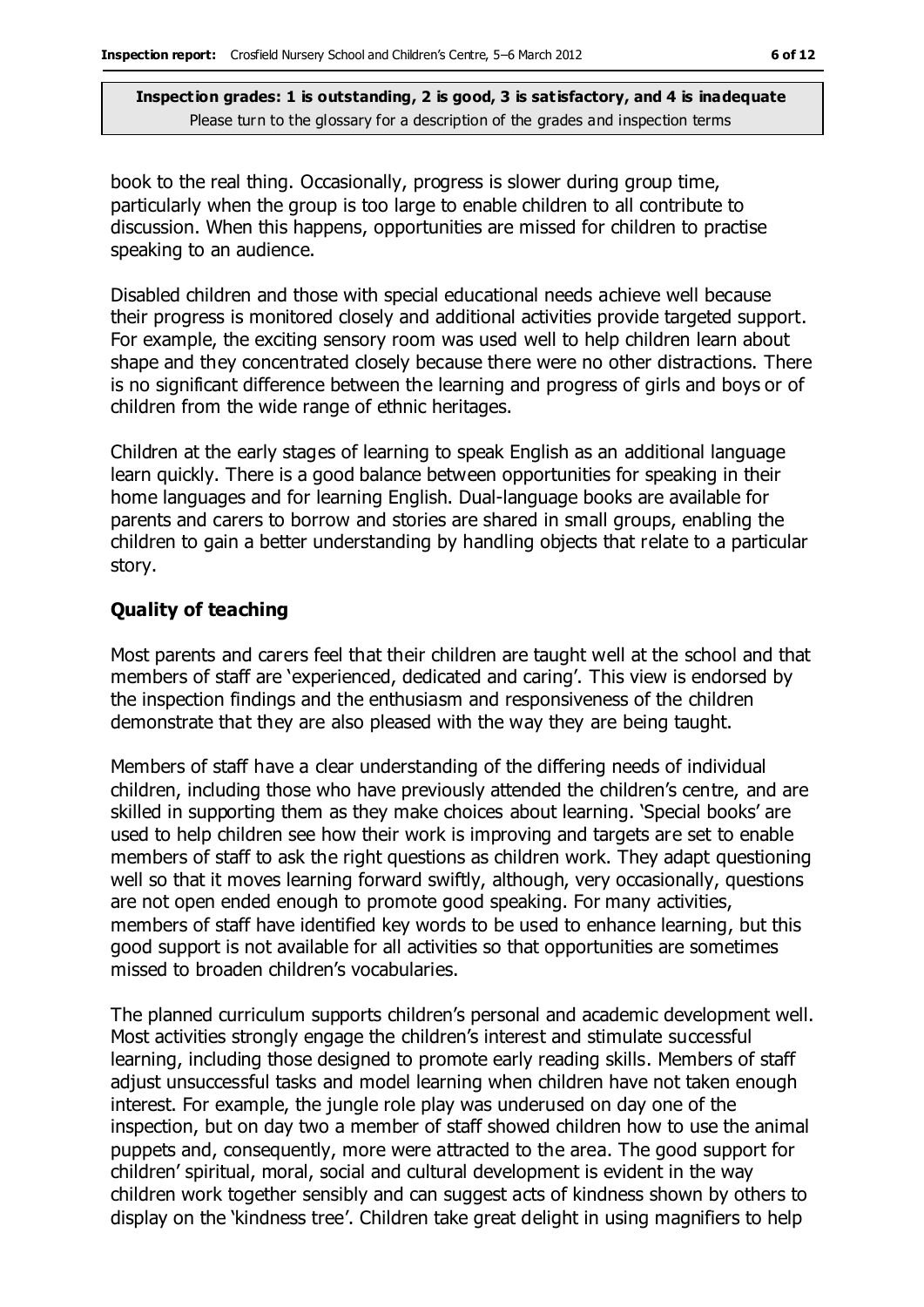find out about the wonderful mini-beasts and learn to respect their environment.

#### **Behaviour and safety of pupils**

Children are enthusiastic learners, behave well and are tolerant of each other. Most parents and carers are pleased with behaviour and the way their children are kept safe. Children are confident that they will be looked after well and are willing to take controlled risks because they feel safe. For example, the climbing equipment is used to provide greater challenges as children's skill and confidence levels grow. Behaviour is managed consistently through the judicious use of praise and children understand positive rules such as 'good listening' and 'good sitting' and follow these well most of the time. There have been no exclusions, or instances of racism or seriously unkind behaviour of any description (bullying) over time. Children are cooperative and friendly and most help with tasks such as tidying away equipment. Children who have attended the children's centre have already started to learn to behave as expected by members of staff.

Rates of attendance are broadly average for this age group, although a few families do not ensure that their children attend regularly. The school is continuing to work closely with these families to stress the value of good attendance. Members of staff ensure that children are aware of potential risks of new activities. Children know that there are different types of unkind behaviour and they demonstrate through their careful actions that they understand about how various dangers can be avoided. For example, they use knives carefully when preparing fruit for snack and wash their hands after handling soil and mini-beasts. School records show that there are comparatively few accidents of any kind.

#### **Leadership and management**

Leaders, including the governing body, demonstrate the school's good capacity to improve because improvements have been made since the last inspection in meeting children's differing needs, including those who are learning to speak English as an additional language, and achievement in phonics is now good. Children's good achievement and positive behaviour have been sustained by consistently good teaching. Senior leaders have high expectations of members of staff and the children, and professional development has a strong impact on whole-school practice. For example, recent training for staff in the school and children's centre in building relationships with families has enabled members of staff to provide effective support for parents and carers to help increase their children's progress. Most evaluation is undertaken by senior leaders. Consequently, middle leaders and managers have limited opportunities to analyse information on children's progress frequently enough to help fine-tune the curriculum to children's changing needs and to iron out slight differences in progress between groups of children, should they arise.

The school provides a broad and balanced curriculum that meets differing needs well, although there are a few missed opportunities to extend children's speaking. It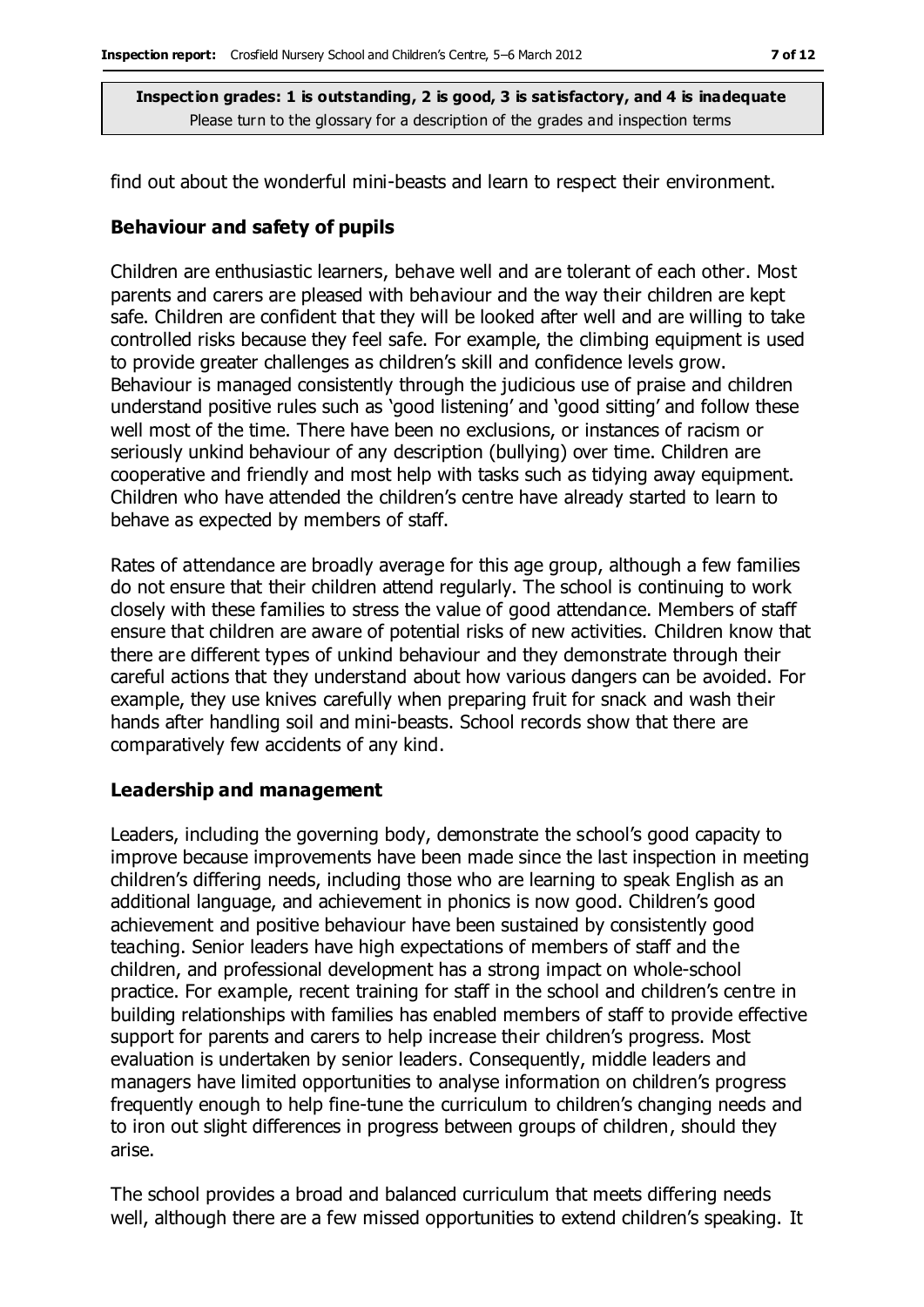provides well for children's spiritual, moral, social and cultural development, with strong guidance on appreciating and respecting cultural differences and the importance of kindness and sharing.

The governing body and school leaders ensure that safeguarding arrangements meet requirements. Children and their parents and carers have confidence that the school takes action when concerns are raised. Governors are knowledgeable about the school's strengths and next steps needed to improve provision further. They actively challenge the school and are strengthening their role in monitoring children's progress for themselves. Governors, leaders and staff are effective in ensuring that equal opportunities are promoted successfully and that there is no discrimination. Children from all ethnic heritages and social backgrounds are supported and encouraged equally and fully included socially.

The relationship between parents and carers and members of staff is a particular strength. Parents and carers are welcomed into the Nursery to help their children settle and make positive comments such as, 'The Nursery allows the children to have a vast range of experiences and challenges based on play.'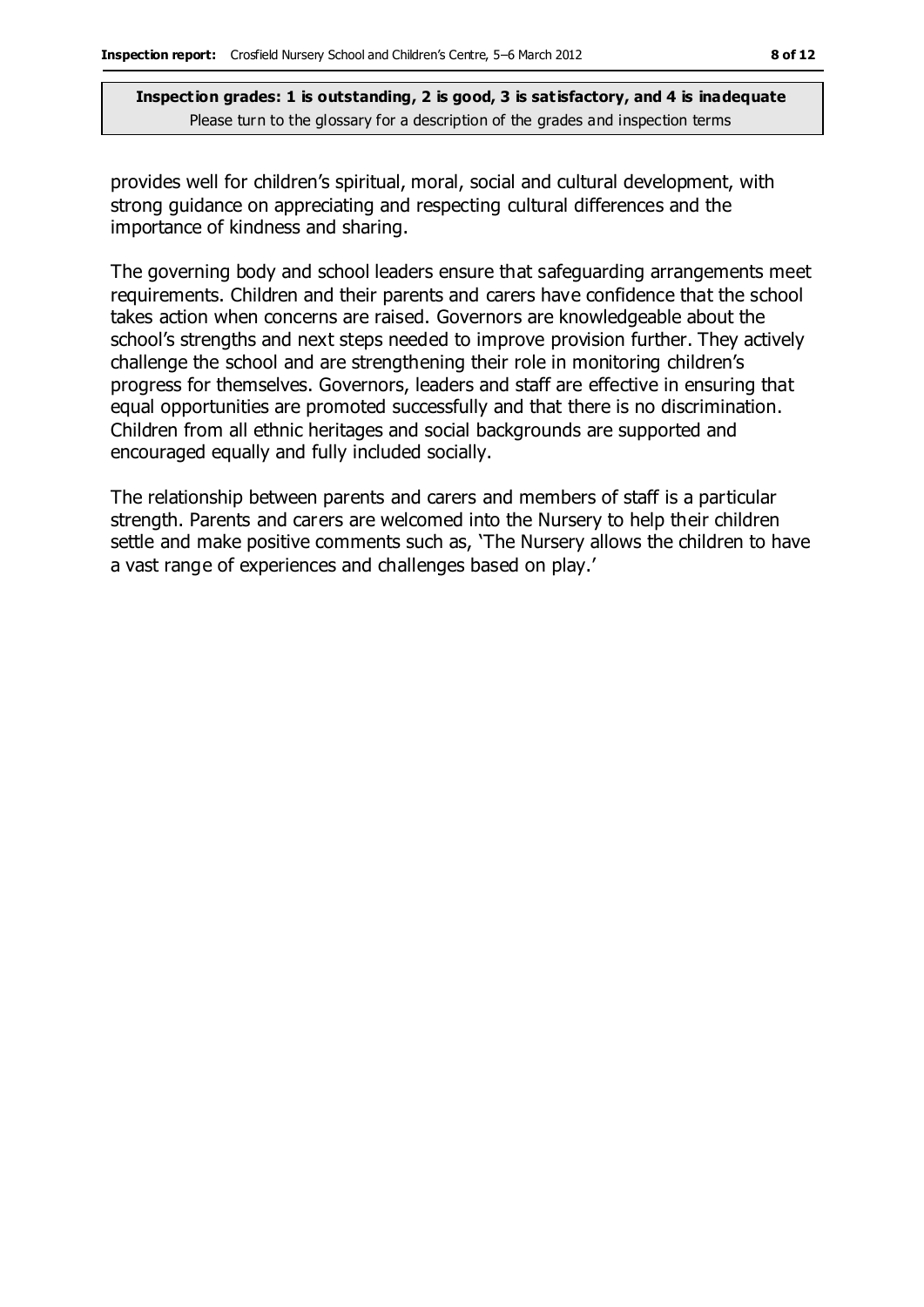# **Glossary**

### **What inspection judgements mean**

| <b>Grade</b> | <b>Judgement</b> | <b>Description</b>                                                                                                   |
|--------------|------------------|----------------------------------------------------------------------------------------------------------------------|
| Grade 1      | Outstanding      | These features are highly effective. An outstanding<br>school provides exceptionally well for all its pupils' needs. |
|              |                  |                                                                                                                      |
| Grade 2      | Good             | These are very positive features of a school. A school                                                               |
|              |                  | that is good is serving its pupils well.                                                                             |
| Grade 3      | Satisfactory     | These features are of reasonable quality. A satisfactory                                                             |
|              |                  | school is providing adequately for its pupils.                                                                       |
| Grade 4      | Inadequate       | These features are not of an acceptable standard. An                                                                 |
|              |                  | inadequate school needs to make significant                                                                          |
|              |                  | improvement in order to meet the needs of its pupils.                                                                |
|              |                  | Ofsted inspectors will make further visits until it                                                                  |
|              |                  | improves.                                                                                                            |

### **Overall effectiveness of schools**

|                         | Overall effectiveness judgement (percentage of schools) |      |                     |                   |
|-------------------------|---------------------------------------------------------|------|---------------------|-------------------|
| <b>Type of school</b>   | <b>Outstanding</b>                                      | Good | <b>Satisfactory</b> | <b>Inadequate</b> |
| Nursery schools         | 46                                                      | 46   |                     |                   |
| Primary schools         |                                                         | 47   | 40                  |                   |
| Secondary<br>schools    | 14                                                      | 38   | 40                  |                   |
| Special schools         | 28                                                      | 48   | 20                  |                   |
| Pupil referral<br>units | 15                                                      | 50   | 29                  |                   |
| All schools             |                                                         | 46   | 38                  |                   |

New school inspection arrangements have been introduced from 1 January 2012. This means that inspectors make judgements that were not made previously.

The data in the table above are for the period 1 September 2010 to 31 August 2011 and represent judgements that were made under the school inspection arrangements that were introduced on 1 September 2009. These data are consistent with the latest published official statistics about maintained school inspection outcomes (see [www.ofsted.gov.uk\)](http://www.ofsted.gov.uk/).

The sample of schools inspected during 2010/11 was not representative of all schools nationally, as weaker schools are inspected more frequently than good or outstanding schools.

Primary schools include primary academy converters. Secondary schools include secondary academy converters, sponsor-led academies and city technology colleges. Special schools include special academy converters and non-maintained special schools.

Percentages are rounded and do not always add exactly to 100.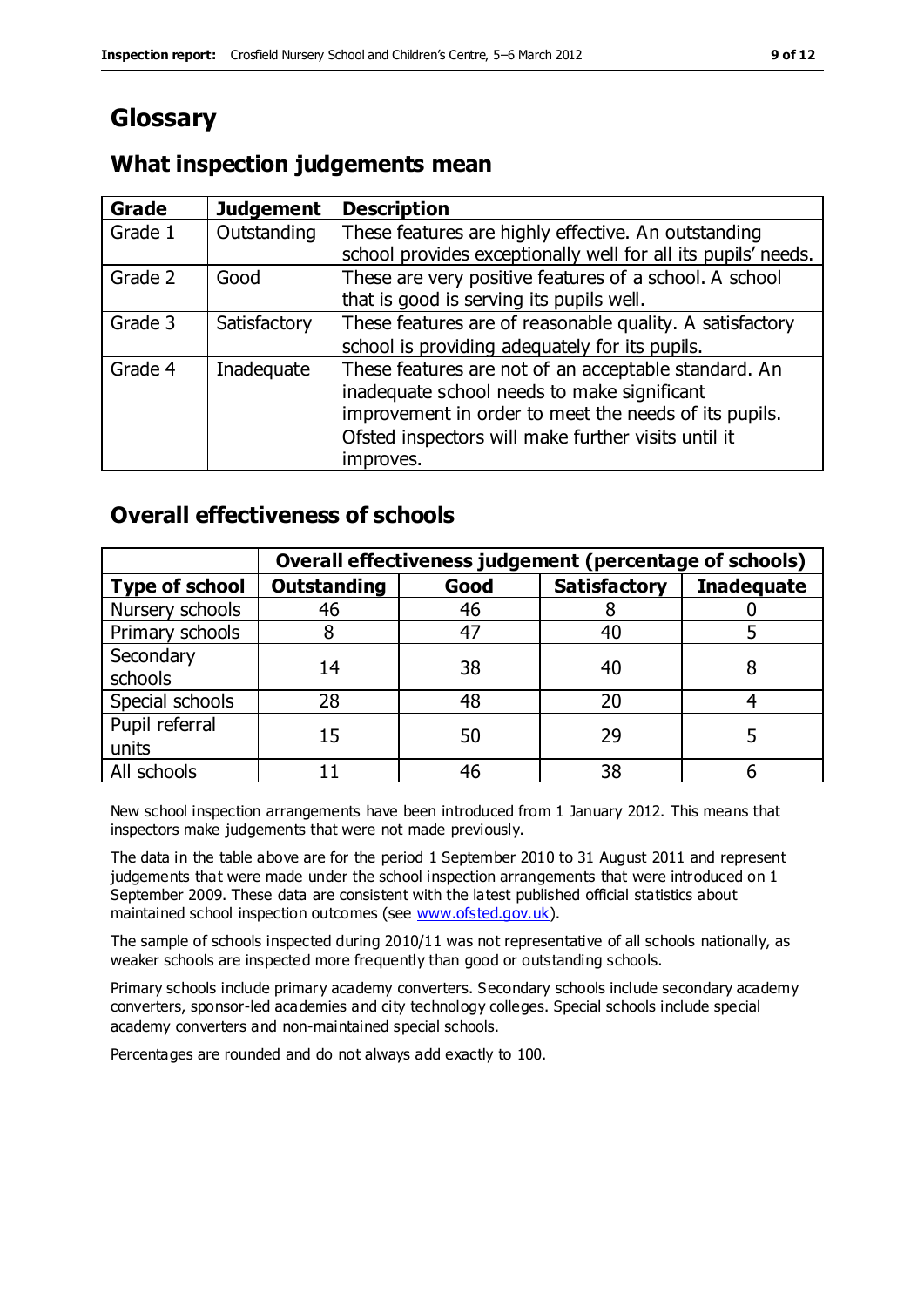# **Common terminology used by inspectors**

| Achievement:                  | the progress and success of a pupil in their<br>learning and development taking account of their<br>attainment.                                                                                                        |
|-------------------------------|------------------------------------------------------------------------------------------------------------------------------------------------------------------------------------------------------------------------|
| Attainment:                   | the standard of the pupils' work shown by test and<br>examination results and in lessons.                                                                                                                              |
| Attendance                    | the regular attendance of pupils at school and in<br>lessons, taking into account the school's efforts to<br>encourage good attendance.                                                                                |
| Behaviour                     | how well pupils behave in lessons, with emphasis<br>on their attitude to learning. Pupils' punctuality to<br>lessons and their conduct around the school.                                                              |
| Capacity to improve:          | the proven ability of the school to continue<br>improving based on its self-evaluation and what<br>the school has accomplished so far and on the<br>quality of its systems to maintain improvement.                    |
| Leadership and management:    | the contribution of all the staff with responsibilities,<br>not just the governors and headteacher, to<br>identifying priorities, directing and motivating staff<br>and running the school.                            |
| Learning:                     | how well pupils acquire knowledge, develop their<br>understanding, learn and practise skills and are<br>developing their competence as learners.                                                                       |
| <b>Overall effectiveness:</b> | inspectors form a judgement on a school's overall<br>effectiveness based on the findings from their<br>inspection of the school.                                                                                       |
| Progress:                     | the rate at which pupils are learning in lessons and<br>over longer periods of time. It is often measured<br>by comparing the pupils' attainment at the end of a<br>key stage with their attainment when they started. |
| Safety                        | how safe pupils are in school, including in lessons,<br>and their understanding of risks. Pupils' freedom<br>from bullying and harassment. How well the school<br>promotes safety, for example e-learning.             |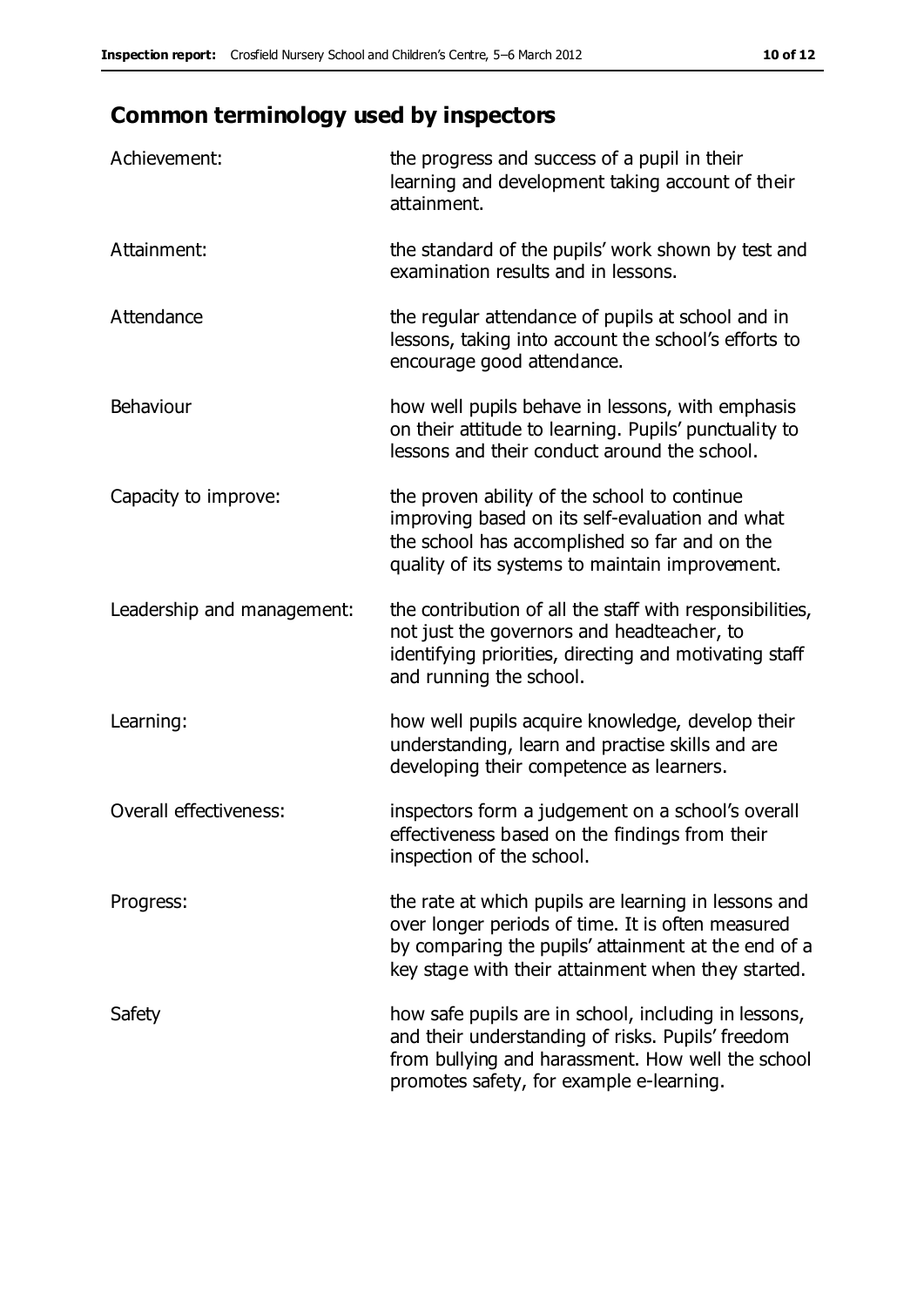#### **This letter is provided for the school, parents and carers to share with their children. It describes Ofsted's main findings from the inspection of their school.**

7 March 2012

Dear Children

#### **Inspection of Crosfield Nursery School and Children's Centre, South Norwood, SE25 5BD**

I enjoyed coming to see you at your friendly Nursery and talking with you about what you were doing. Thank you for helping me and making me feel welcome. Your Nursery is a good school.

These are the best things about your school.

- $\blacksquare$  You learn quickly because you enjoy choosing from all the exciting activities, and teachers are good at helping you to do your best.
- You behave well, do 'good sitting' and 'good listening' and remember to be kind and share with each other.
- We agree with you that teachers are kind and keep you safe at school.
- Leaders help to make the Nursery even better and know what to do to make it outstanding in the future.

These are the things we have asked your school to do next to help it improve further.

- Make sure you all get enough chances to speak during group time and that teachers know what new words to teach you as you work.
- Help teachers who look after areas of learning to check carefully how well everyone is doing so that they can make things even better when needed.

Thank you once again for telling me about your school and letting me see you at work. You can help your teachers by always trying to talk about what you are doing.

Yours sincerely

Alison Cartlidge Lead inspector